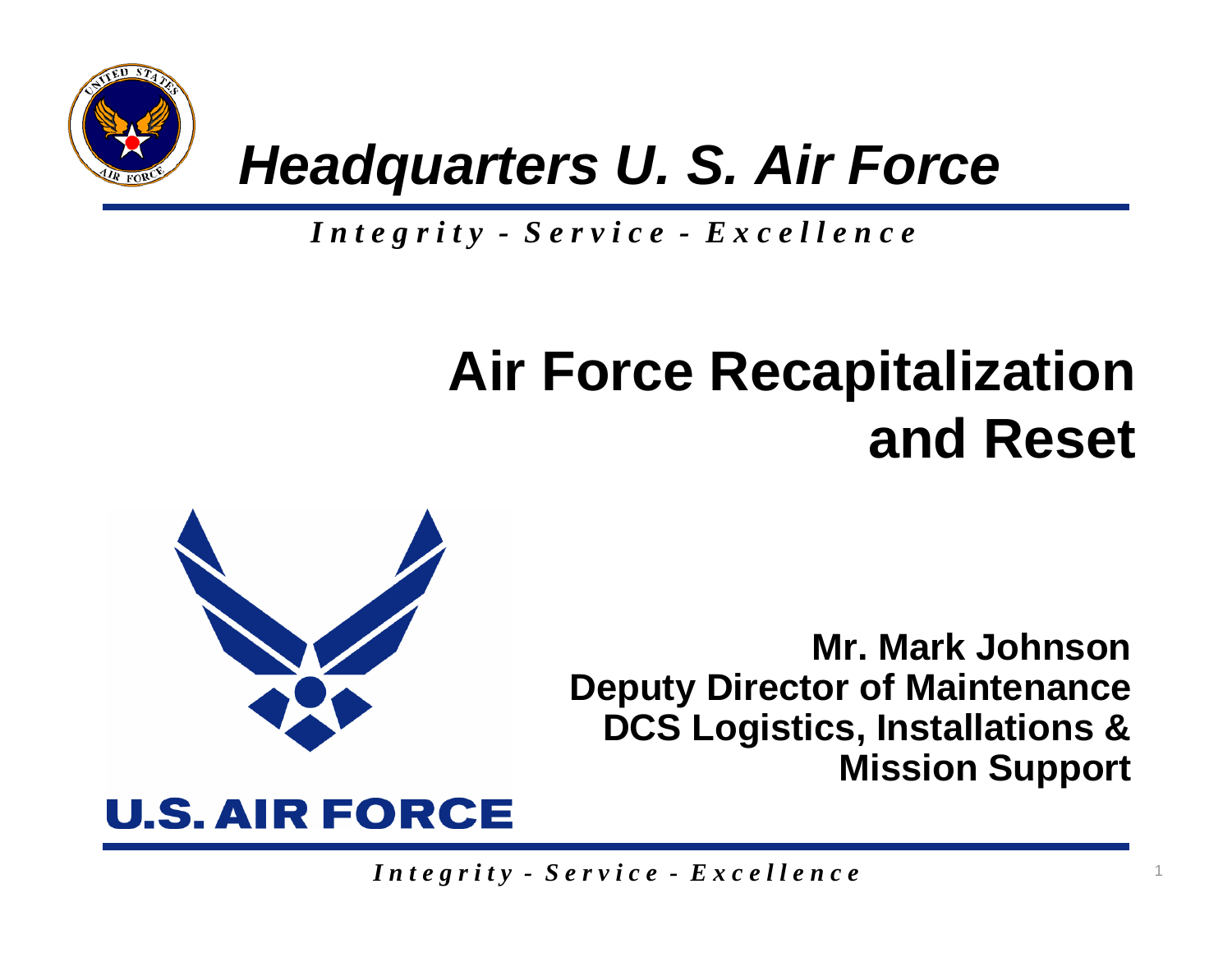#### *16 Years of Combat Operations Sustaining Ops in a Demanding Environment*



TED ST

 $FOM$ 

*"GWOT missions are only the latest in a string of 16 consecutive years of combat in the CENTCOM AOR" -- CSAF, 18 Jan 07*

*I n t e g r i t y - S e r v i c e - E x c e l l e n c e*

2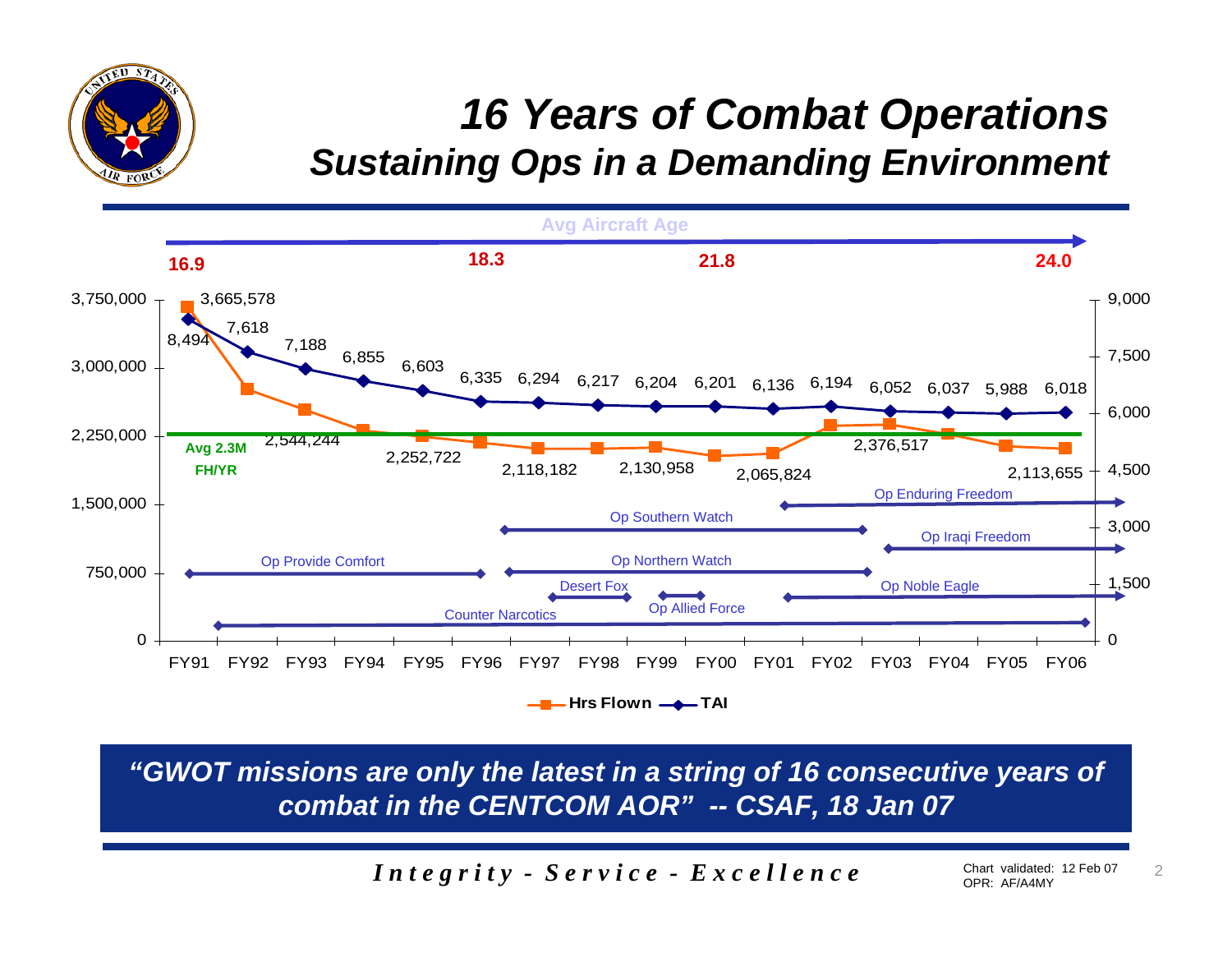

- $\mathbb{R}^3$  **Today's operational environment is demanding**
	- AF flying an average 2.3M FH/Yr since DESERT STORM (FY91 → FY06)
- AF fleet…smaller, older and more costly to operate
- Since DESERT STORM (FY91  $\rightarrow$  FY06)...
	- Π **Total aircraft inventory down 29%…8,494**  Æ **6,018 aircraft**
	- **Aircraft average age increased 42%…16.9**  Æ **24.0 years**
	- OPCPFH increased 38% (FY96-FY06)…\$11,639/hr **→ \$16,037/hr**
	- Π ■ MMH/FH increased 50%...9.4 hrs **→ 14.1 hrs**
	- MTBMA deteriorated 43%...40.2 min → 22.8 min
	- MRRB planned depot work up 41%...350K hours  $\rightarrow$  594K hours
	- Depot O&A up 47%... 29K hours  $\rightarrow$  56K hours

*We've maintained the same OPSTEMPO for 16 years…while absorbing a 29% reduction in inventory*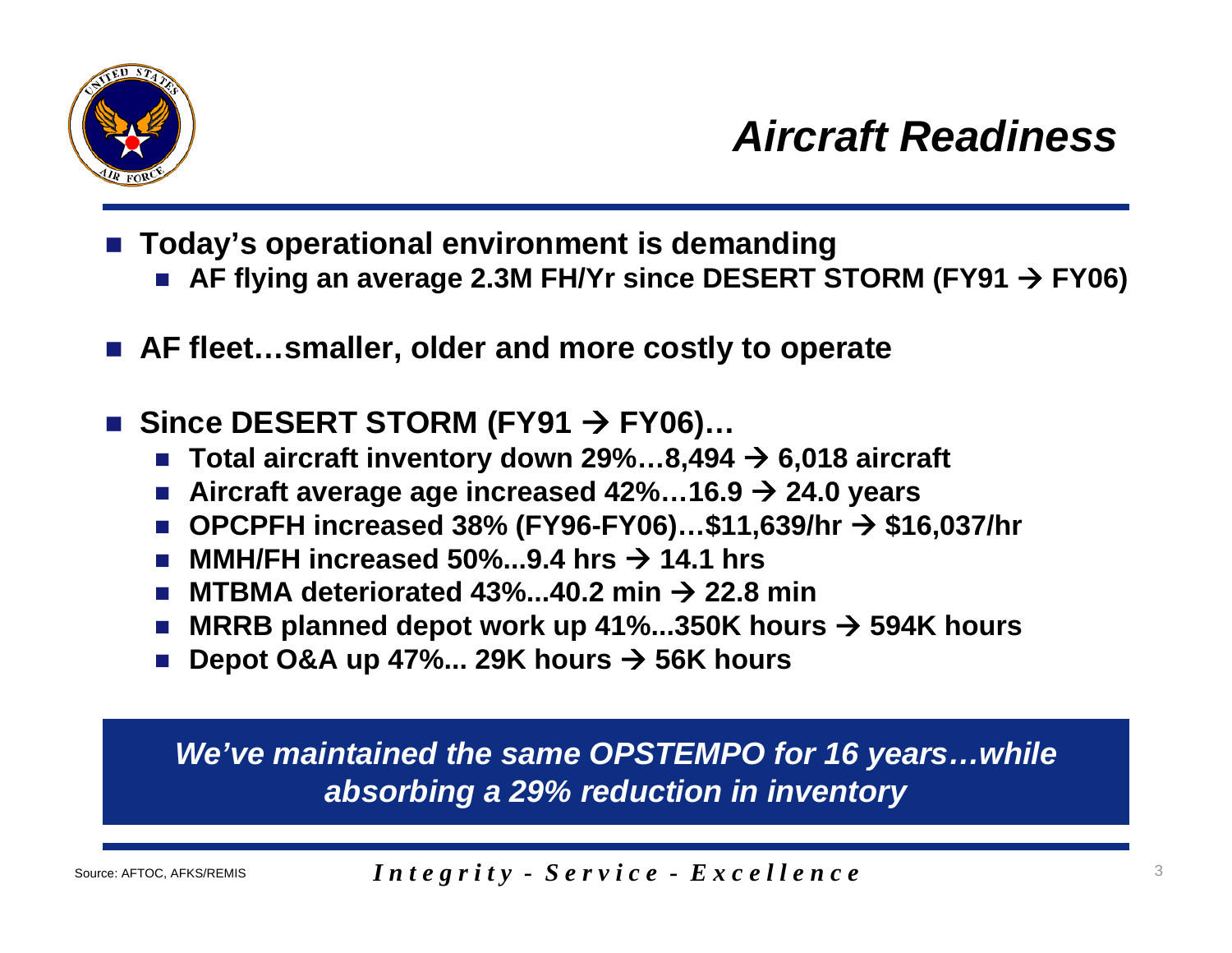

- Integrated strategy of divestiture, selective Service **Life Extension Programs, mods and procurement**
- Divestiture retire restricted/expensive old systems
	- **C-130E, KC-135E, F-117, B-52**
- SLEP bridges gap to next generation of aircraft
	- **A-10, F-16, C-130H**
- Modifications improving combat capability
	- **F-16 CCIP, C-5 RERP/AMP, A-10 PE**

*We will progressively shed our oldest, most costly and least capable legacy aircraft, while reinvesting in a smaller, more capable expeditionary force*

*I n t e g r i t y - S e r v i c e - E x c e l l e n c e*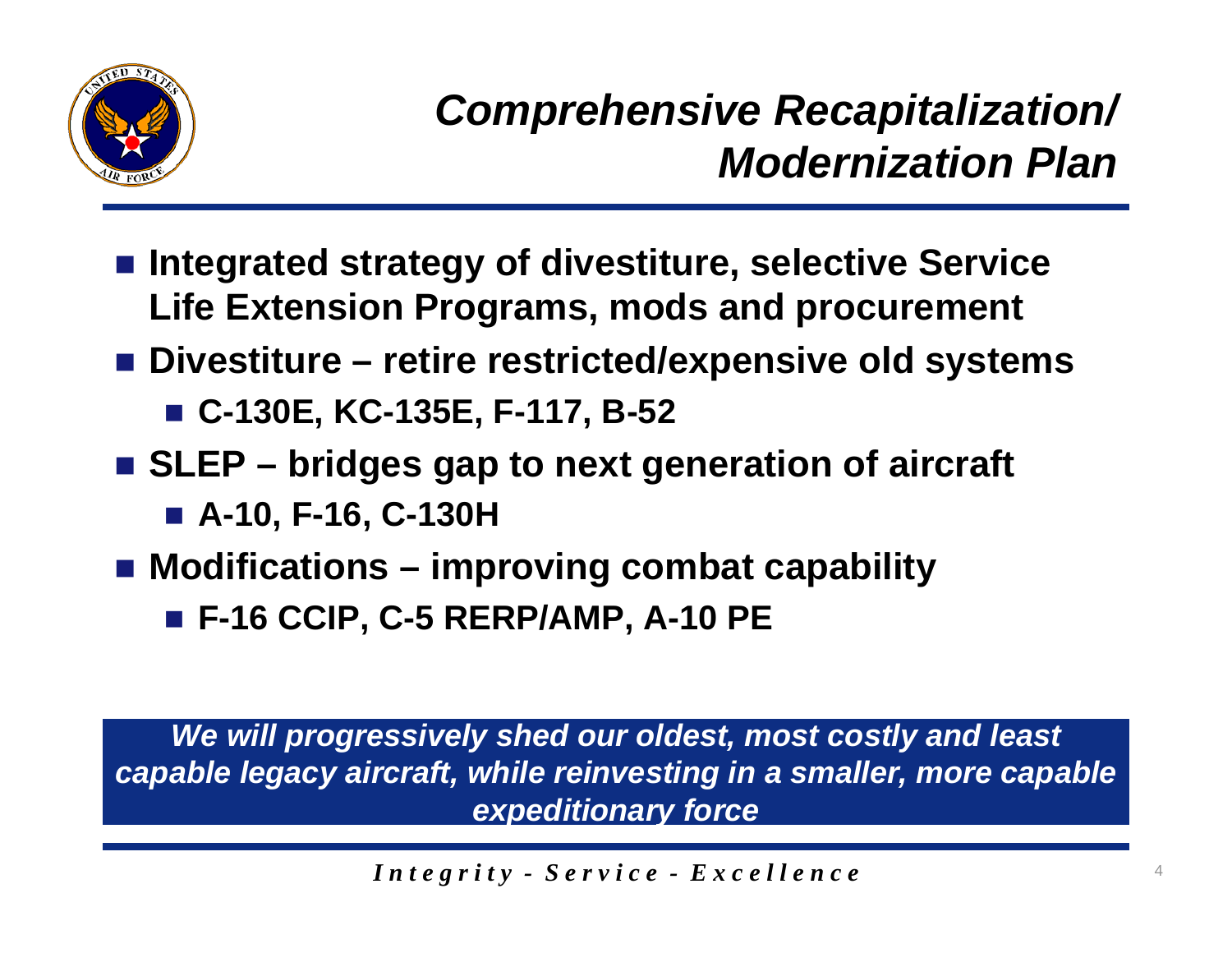

### *Recapitalization Procurement Priorities*

- **KC-X Tanker**
	- **KC-135 celebrated its 50th birthday, average age 46 years**
- **CSAR-X Helicopter**
	- High OPSTEMPO of HH-60G Pave Hawk helicopters is **rapidly using up service life – average age 16+ years**
- **F-35A Joint Strike Fighter**
	- **Fighter force oldest it's ever been – average 18+ years**
- Next Generation Long Range Strike
	- **Average age of bomber force exceeds 30 years**

*Strengthening America's advantages in Global Vigilance, Reach and Power for years to come*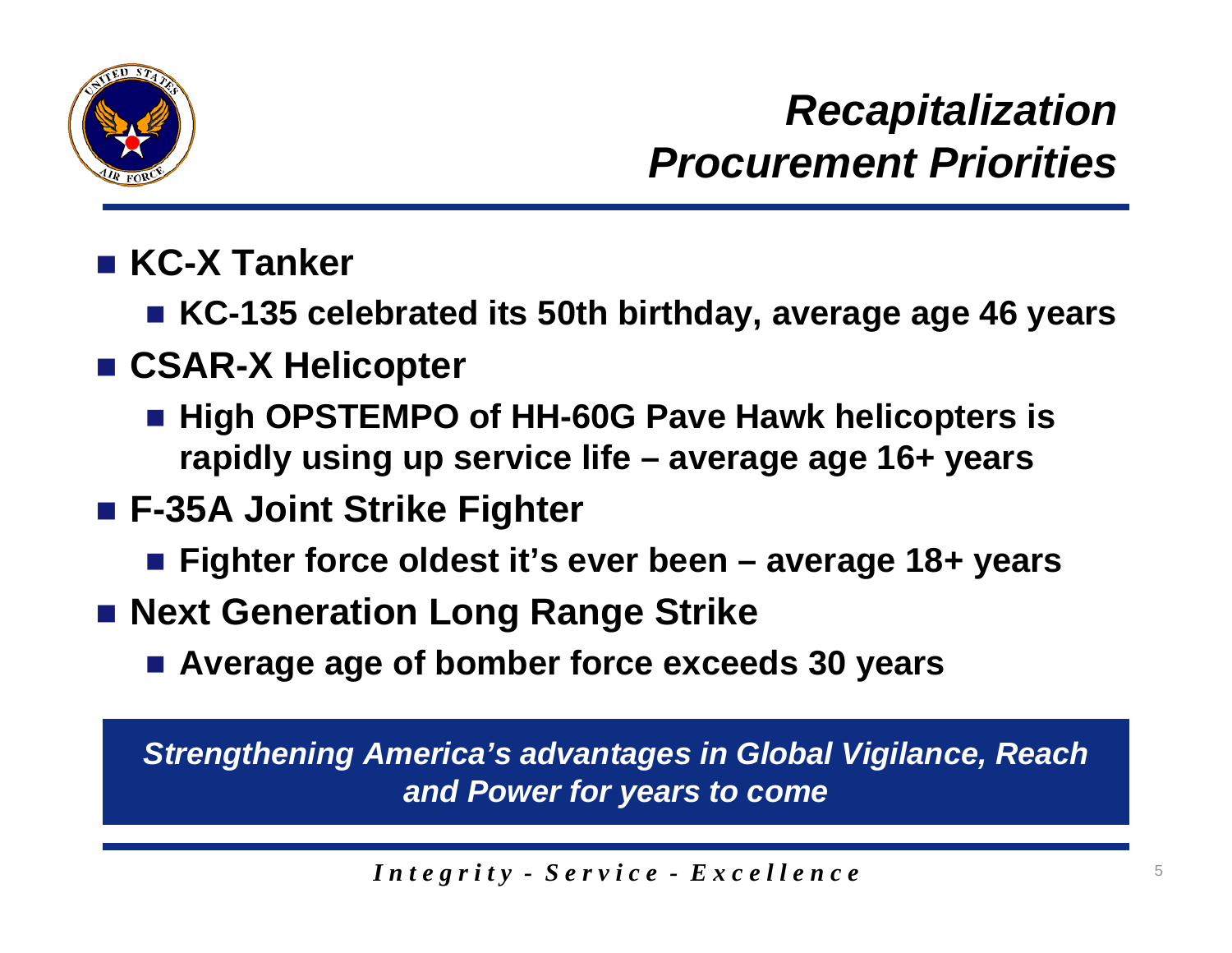

- $\mathbb{R}^3$  **OSD supported \$60M to fund critical vehicles deployed to AOR, ie. Tactical, Fire/Rescue, Ambulance Buses**
	- Since OEF (2001), 29% of vehicles salvaged and replaced during **GWOT**
		- **AF average replacement rate for same period is 15%**
		- 12-year life expectancy of UA-HMMWV reduced to 6 years
		- **11 UA-HMMWV lost due to battle damage**
- **OSD earmarked \$114M for Support Equipment**
	- Π **Funds essential Aircraft and Fuels Support Equipment, 463L pallets, and IED defeat assets**
- Full funding of FY07 supplemental allows AF to reconstitute/reset **equipment and vehicles, and maintains sortie generation capability**
	- Service life of vehicles and equipment are being reduced due to the **harsh environment of the SWA AOR**

*Air Force logistics equipment requires reset and replacement*